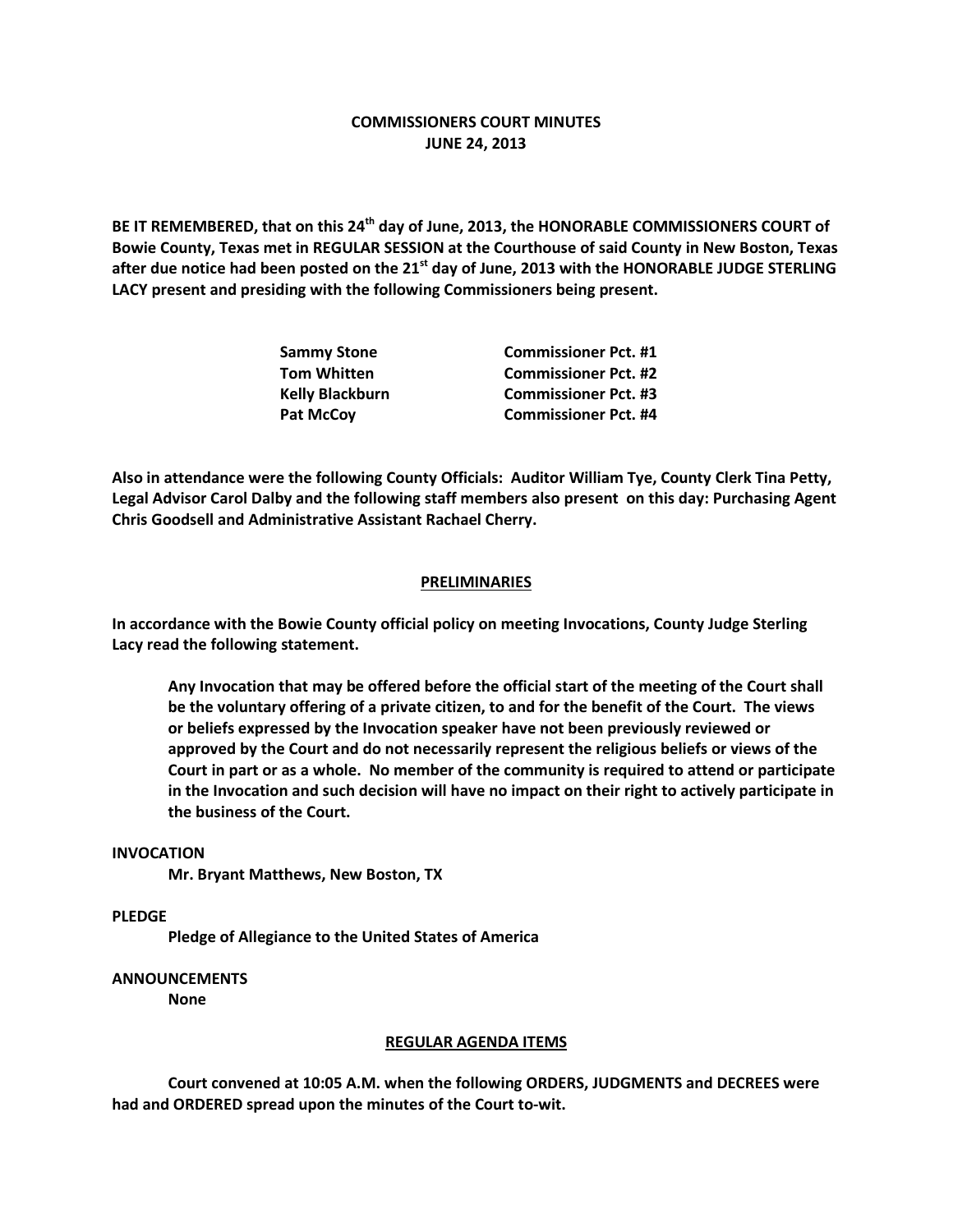**Item 1: Public Comments were made by Mr. Glenn Johnson.**

**Item 2: Commissioner Pat McCoy responded to the Public Comment.**

- **Item 3: On this 24th day of June, 2013, a motion was made by Commissioner Pat McCoy and duly second by Commissioner Kelly Blackburn to approve Inter-local Cooperation Agreements to house Class C misdemeanor offenders in the Bowie County Jail, from the cities of DeKalb, Hooks, Nash and Wake Village. Motion was put to a vote and all voted aye and none opposed. Motion carried.**
- **Item 4: On this 24th day of June, 2013, a motion was made by Commissioner Pat McCoy and duly second by Commissioner Tom Whitten to table agenda item #4 until the next meeting, regarding a Resolution Requesting the Resale of Property acquired by Bowie Central Appraisal District at a delinquent tax sale. Motion was put to a vote and all voted aye and none opposed. Motion carried.**
- **Item 5: On this 24th day of June, 2013, a motion was made by Commissioner Sammy Stone and duly second by Commissioner Pat McCoy to approve the 2012-2013 Bowie County Fixed Asset Inventory-William Tye. Motion was put to a vote and all voted aye and none opposed. Motion carried.**
- **Item 6: On this 24th day of June, 2013, a motion was made by Judge Lacy and duly second by Commissioner Kelly Blackburn to convene in closed session for consultation with attorney pursuant to Texas Government Code 551.071 regarding the US 82 Pass Through Finance Project. Motion was put to a vote and all voted aye and none opposed. Motion carried.**

**Court reconvened in open session at 11:23 A.M.**

- **Item 7: On this 24th day of June, 2013, a motion was made by Commissioner Pat McCoy and duly second by Commissioner Kelly Blackburn to approve the Resolution, as read, for assistance with the relocation of waterline from Malta, TX to DeKalb, TX along the Hwy 82 corridor and the Rails to Trails right of way per Texas Government Code 791.014-Commissioner Pat McCoy. Commissioner Sammy Stone-yea; Commissioner Pat McCoy-yea, Commissioner Tom Whitten-yea; Commissioner Kelly Blackburn-yea and Judge Lacy-yea. Motion was put to a vote and all voted aye and none opposed Motion carried.**
- **Item 8: On this 24th day of June, 2013, a motion was made by Commissioner Pat McCoy and duly second by Commissioner Sammy Stone to approve an Inter-local Cooperative Agreement, Hwy 82 Water Line Relocation Work, between the County and other contracting parties-Commissioner Pat McCoy. Commissioner Sammy Stone-yea; Commissioner Pat McCoy-yea; Commissioner Tom Whitten-yea; Commissioner Kelly Blackburn-yea and Judge Lacy-yea. Motion was put to a vote and all voted aye and none opposed.**